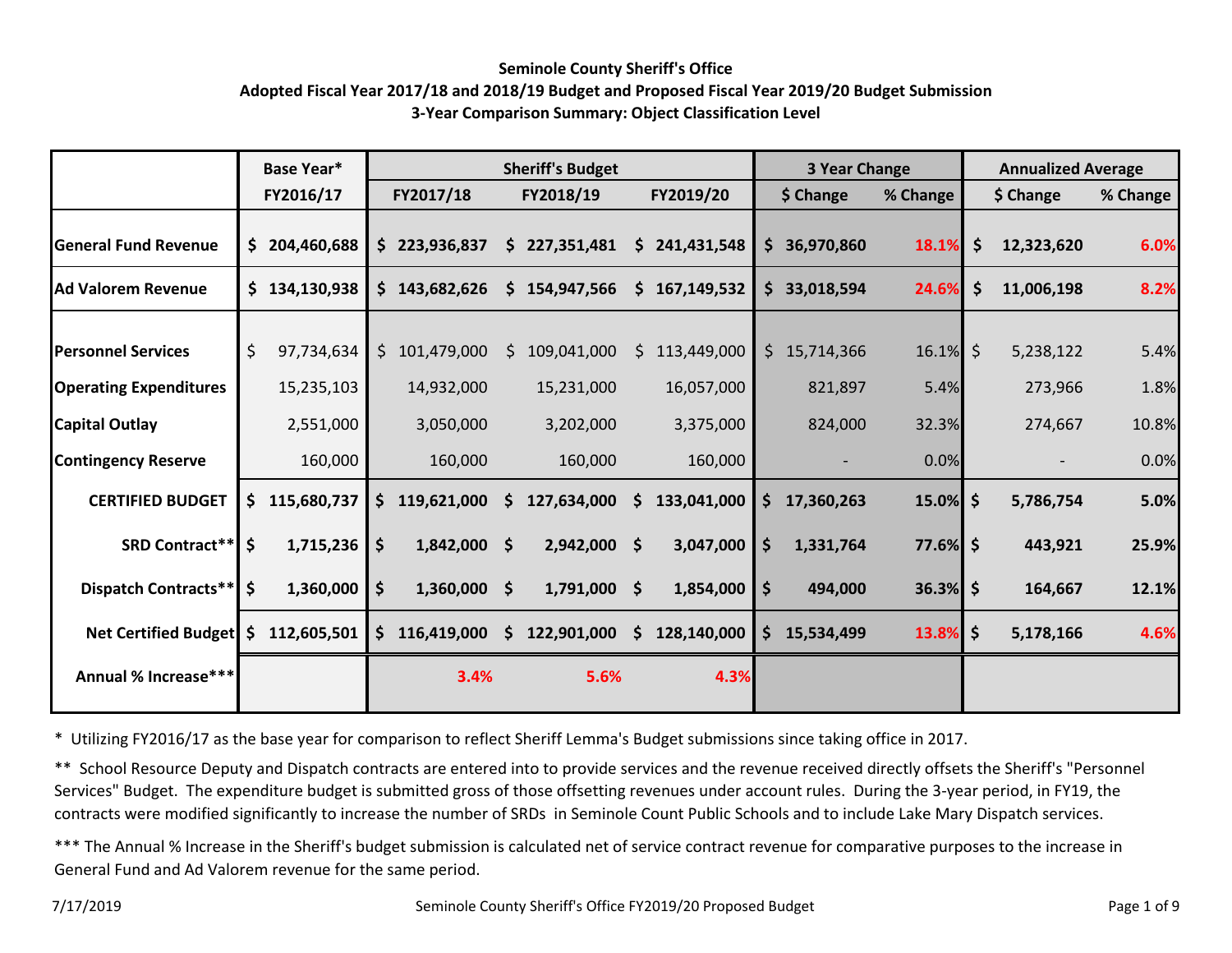### **Seminole County Sheriff's Office**

# **Adopted Fiscal Year 2017/18 and 2018/19 Budget and Proposed Fiscal Year 2019/20 Budget Submission Comparison Summary: Proposed Line Item Budget included in Proposed Budget Submission Page 20-23**

|                                        |                                                            |                  |                  | <b>FY20 Compared to FY19</b> |             |  |
|----------------------------------------|------------------------------------------------------------|------------------|------------------|------------------------------|-------------|--|
|                                        | FY2017/18                                                  | FY2018/19        | FY2019/20        | \$ Change                    | % Change    |  |
| <b>Personnel Services</b>              |                                                            |                  |                  |                              |             |  |
| Salaries and Wages                     | \$<br>62,058,353                                           | 64,758,200<br>\$ | \$<br>66,689,100 | \$1,930,900                  | 3.0%        |  |
| Overtime                               | 4,439,578                                                  | 5,200,700        | 5,419,700        | 219,000                      | 4.2%        |  |
| Special Pay                            | 397,970                                                    | 409,200          | 415,000          | 5,800                        | 1.4%        |  |
| <b>FICA Tax</b>                        | 5,142,366                                                  | 5,438,900        | 5,726,300        | 287,400                      | 5.3%        |  |
| <b>Retirement Contributions</b>        | 11,864,770                                                 | 13,391,700       | 14,398,100       | 1,006,400                    | 7.5%        |  |
| Life and Health Insurance              | 15,476,994                                                 | 17,195,000       | 18,055,500       | 860,500                      | 5.0%        |  |
| <b>Workers' Compensation</b>           | 2,098,969                                                  | 2,647,300        | 2,745,300        | 98,000                       | 3.7%        |  |
| Personnel Services (FY17 \$97,734,634) | 101,479,000                                                | 109,041,000      | 113,449,000      | 4,408,000                    | 4.0%        |  |
|                                        |                                                            |                  |                  |                              |             |  |
| <b>Operating Expenditures</b>          |                                                            |                  |                  |                              |             |  |
| <b>Professional Services</b>           | 2,408,540                                                  | 2,340,000        | 2,358,500        | 18,500                       | 0.8%        |  |
| <b>Other Services</b>                  | 2,106,669                                                  | 2,009,000        | 2,144,500        | 135,500                      | 6.7%        |  |
| Investigations                         | 338,286                                                    | 305,000          | 305,000          |                              | 0.0%        |  |
| <b>Travel and Per Diem</b>             | 37,800                                                     | 35,000           | 44,800           | 9,800                        | 28.0%       |  |
| <b>Communications Services</b>         | 979,605                                                    | 1,012,000        | 1,053,500        | 41,500                       | 4.1%        |  |
| Freight and Postage Services           | 23,339                                                     | 18,000           | 18,300           | 300                          | 1.7%        |  |
| <b>Utility Services</b>                | 175,432                                                    | 200,000          | 172,000          | (28,000)                     | $-14.0%$    |  |
| <b>Rental and Leases</b>               | 1,868,170                                                  | 1,789,000        | 1,830,600        | 41,600                       | 2.3%        |  |
| Insurance                              | 1,670,974                                                  | 1,945,000        | 2,240,900        | 295,900                      | 15.2%       |  |
| <b>Repair and Maintenance Services</b> | 1,122,568                                                  | 953,000          | 991,400          | 38,400                       | 4.0%        |  |
| <b>Printing and Binding</b>            | 26,661                                                     | 25,000           | 25,900           | 900                          | 3.6%        |  |
| <b>Office Supplies</b>                 | 101,470                                                    | 95,000           | 96,500           | 1,500                        | 1.6%        |  |
| 7/17/2019                              | Seminole County Sheriff's Office FY2019/20 Proposed Budget |                  |                  |                              | Page 2 of 9 |  |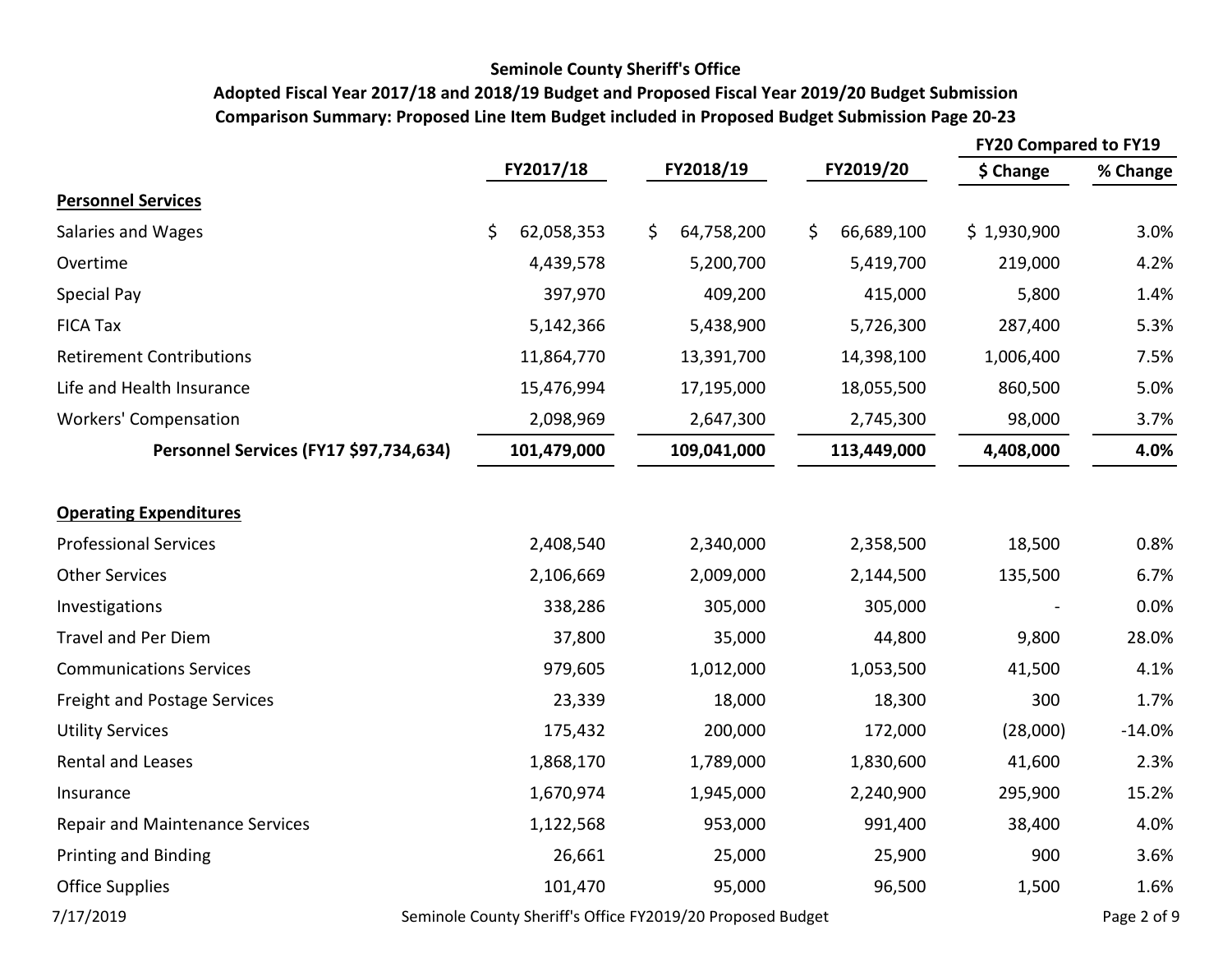| <b>Operating Supplies</b>                    | 3,586,003   | 4,035,000   | 4,256,300   | 221,300     | 5.5%  |
|----------------------------------------------|-------------|-------------|-------------|-------------|-------|
| Publications, Subscriptions & Memberships    | 124,116     | 115,000     | 143,800     | 28,800      | 25.0% |
| <b>Training</b>                              | 362,367     | 355,000     | 375,000     | 20,000      | 5.6%  |
| Operating Expenditures (FY17 \$15,235,103)   | 14,932,000  | 15,231,000  | 16,057,000  | 826,000     | 5.4%  |
| <b>Capital Outlay</b>                        |             |             |             |             |       |
| Machinery and Equipment                      | 3,050,000   | 3,202,000   | 3,375,000   | 173,000     | 5.4%  |
| Capital Outlay (FY17 \$2,551,000)            | 3,050,000   | 3,202,000   | 3,375,000   | 173,000     | 5.4%  |
| <b>Other Uses</b>                            |             |             |             |             |       |
| <b>Contingency Reserve</b>                   | 160,000     | 160,000     | 160,000     |             | 0.0%  |
| Contingency (FY17 \$160,000)                 | 160,000     | 160,000     | 160,000     |             | 0.0%  |
| <b>CERTIFIED BUDGET (FY17 \$115,680,737)</b> | 119,621,000 | 127,634,000 | 133,041,000 | \$5,407,000 | 4.2%  |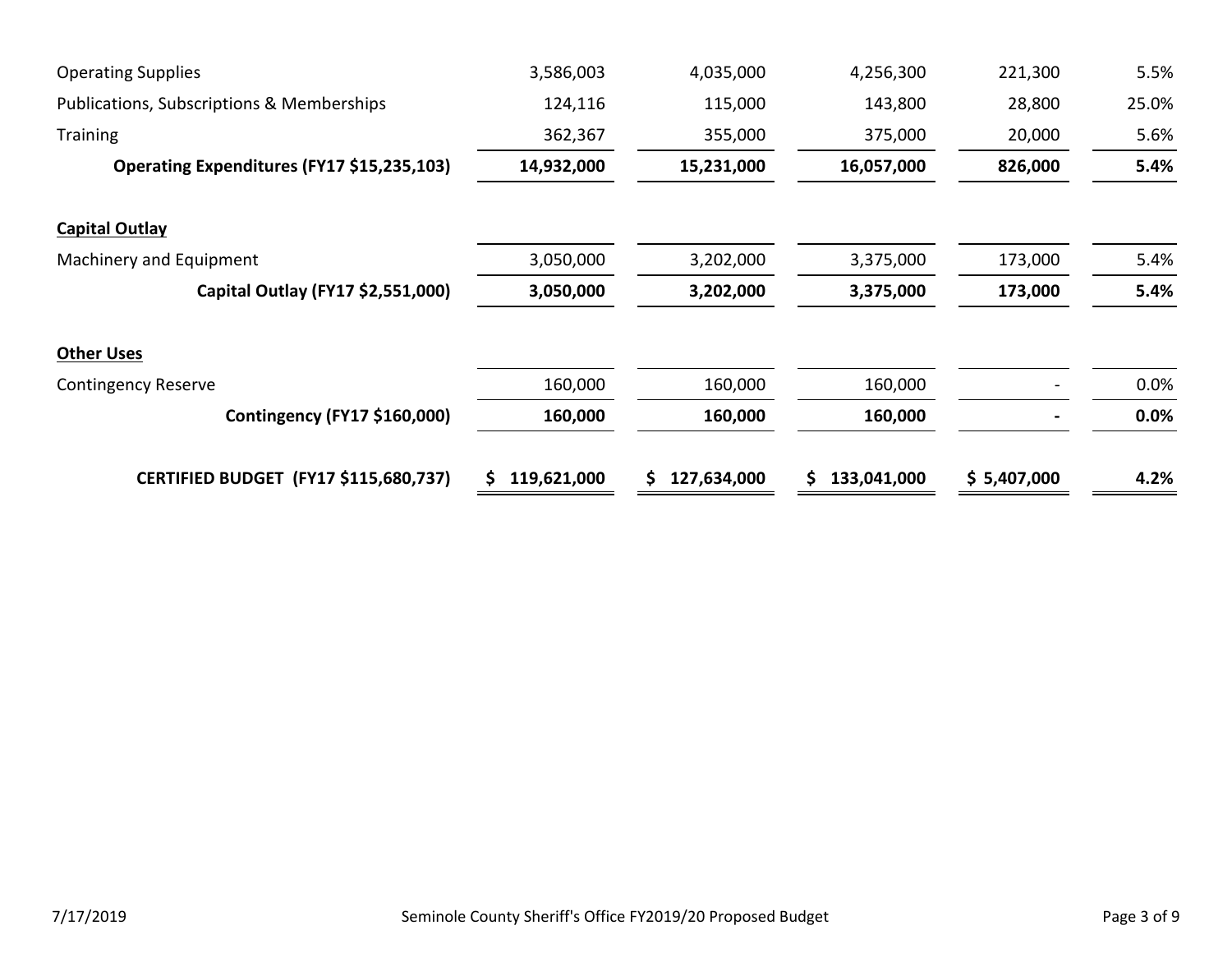### **Seminole County Sheriff's Office**

# **Supplemental Detailed Comparison: To Proposed Line Item Budget included in Proposed Budget Submission Page 21-23 Adopted Fiscal Year 2017/18 and 2018/19 Budget and Proposed Fiscal Year 2019/20 Budget Submission**

|                                              |           |           |           |           |           |           |             | <b>FY20 Compared to FY19</b> |          |
|----------------------------------------------|-----------|-----------|-----------|-----------|-----------|-----------|-------------|------------------------------|----------|
| Line Item (Sub-Object) / Detail of line Item | FY2017/18 |           | FY2018/19 |           | FY2019/20 |           |             | \$ Change                    | % Change |
| <b>Professional Services</b>                 |           |           |           |           |           |           |             |                              |          |
| Inmate Medical (includes medication)         | \$        | 1,706,600 | \$        | 1,700,000 | \$        | 1,700,000 |             | \$                           | 0.0%     |
| <b>Technology Services</b>                   |           | 486,400   |           | 400,000   |           | 400,000   | $\mathbf c$ |                              | 0.0%     |
| Medical / Psychological Exams                |           | 75,000    |           | 95,000    |           | 120,000   | D           | 25,000                       | 26.3%    |
| Legal                                        |           | 70,000    |           | 75,000    |           | 75,000    |             |                              | 0.0%     |
| Employee Assistance Program                  |           | 25,800    |           | 30,000    |           | 30,000    |             |                              | 0.0%     |
| Counseling Services (PAY Program)            |           | 26,500    |           | 23,000    |           | 23,000    |             |                              | 0.0%     |
| Other                                        |           | 18,240    |           | 17,000    | 10,500    |           |             | (6,500)                      | $-38.2%$ |
|                                              |           | 2,408,540 |           | 2,340,000 |           | 2,358,500 |             | 18,500                       | 0.8%     |
| <b>Other Services</b>                        |           |           |           |           |           |           |             |                              |          |
| Inmate Food                                  |           | 1,281,281 |           | 1,350,000 |           | 1,350,000 |             |                              | 0.0%     |
| <b>GPS Monitoring</b>                        |           | 475,000   |           | 325,000   |           | 415,000   | E           | 90,000                       | 27.7%    |
| <b>Prisoner Transport</b>                    |           | 117,600   |           | 135,000   |           | 135,000   |             |                              | 0.0%     |
| Facilities / Technology                      |           | 200,748   |           | 156,000   |           | 193,000 F |             | 37,000                       | 23.7%    |
| Fleet - Towing and Roadside services         |           | 15,780    |           | 25,000    |           | 25,000    |             |                              | 0.0%     |
| <b>Other Services</b>                        |           | 16,260    |           | 18,000    |           | 26,500    |             | 8,500                        | 47.2%    |
|                                              |           | 2,106,669 |           | 2,009,000 |           | 2,144,500 |             | 135,500                      | 6.7%     |
| <b>Investigations</b>                        |           |           |           |           |           |           |             |                              |          |
| Investigative Supplies & Other Services      |           | 187,086   |           | 175,000   |           | 175,000   |             |                              | 0.0%     |
| Abuse/Rape Victims                           |           | 75,000    |           | 50,000    |           | 50,000    |             |                              | 0.0%     |
| Communications / Technology                  |           | 26,200    |           | 30,000    |           | 30,000    |             |                              | 0.0%     |
| <b>Forensics - DNA Services</b>              |           | 25,000    |           | 25,000    |           | 25,000    |             |                              | 0.0%     |
| <b>Investigative Funds</b>                   |           | 25,000    |           | 25,000    |           | 25,000    |             |                              | 0.0%     |
|                                              |           | 338,286   |           | 305,000   |           | 305,000   |             | $\blacksquare$               | 0.0%     |
| <b>Travel and Per Diem</b>                   |           | 37,800    |           | 35,000    |           | 44,800    |             | 9,800                        | 28.0%    |
|                                              |           |           |           |           |           |           |             |                              |          |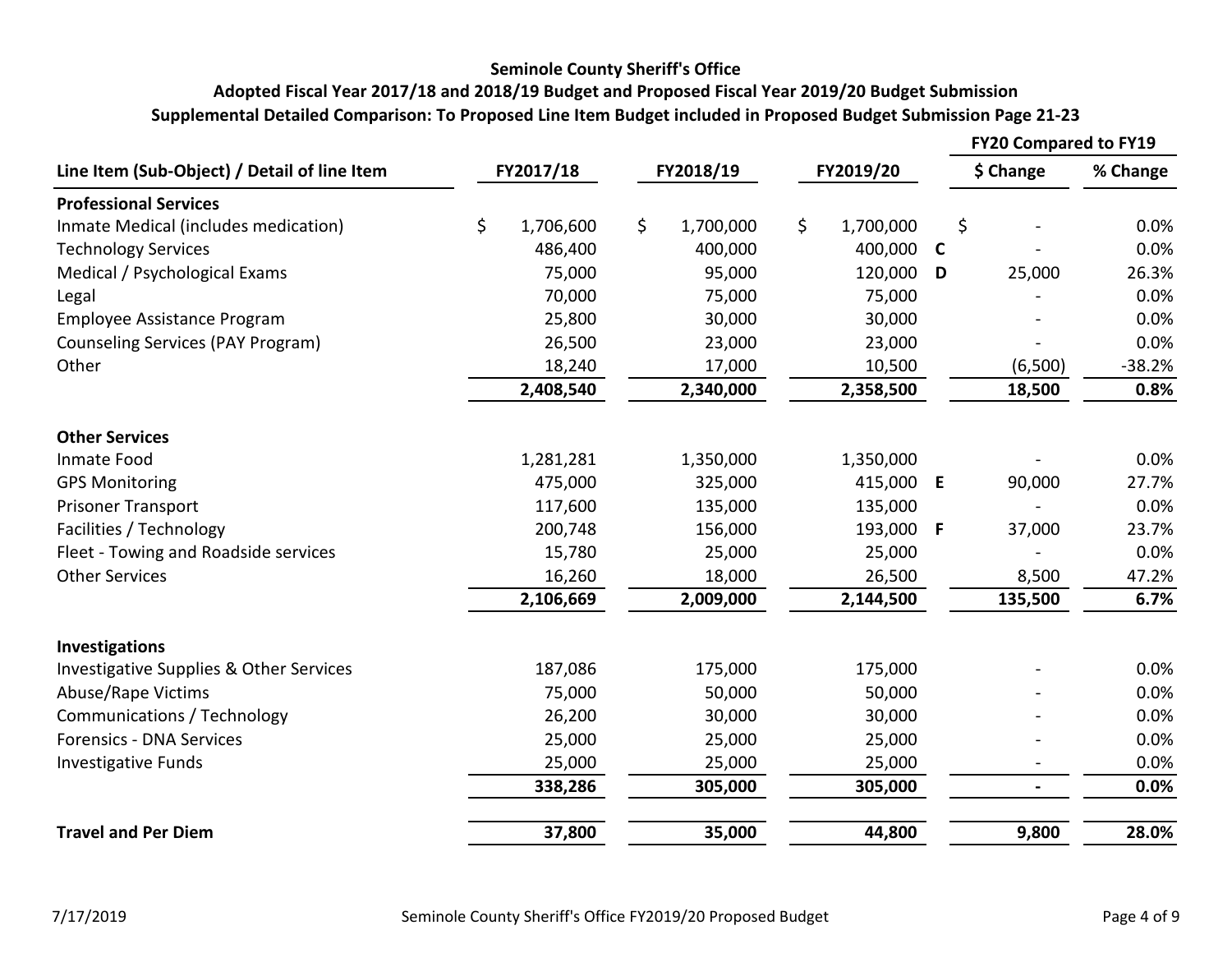| <b>Communications Services</b>                       |           |           |           |              |          |          |
|------------------------------------------------------|-----------|-----------|-----------|--------------|----------|----------|
| Phone Services (all types)                           | 476,000   | 488,000   | 490,500   |              | 2,500    | 0.5%     |
| <b>Aircard Services</b>                              | 360,000   | 404,000   | 418,000   |              | 14,000   | 3.5%     |
| Network Services & Other                             | 143,605   | 120,000   | 145,000   |              | 25,000   | 20.8%    |
|                                                      | 979,605   | 1,012,000 | 1,053,500 | <b>C</b>     | 41,500   | 4.1%     |
| <b>Freight and Postage Services</b>                  | 23,339    | 18,000    | 18,300    |              | 300      | 1.7%     |
| <b>Utility Services</b>                              | 175,432   | 200,000   | 172,000   |              | (28,000) | $-14.0%$ |
| <b>Rental and Leases</b>                             |           |           |           |              |          |          |
| <b>Facilities</b>                                    | 1,227,826 | 1,148,000 | 1,180,000 | - F          | 32,000   | 2.8%     |
| Fleet                                                | 428,400   | 425,000   | 455,600 G |              | 30,600   | 7.2%     |
| Technology                                           | 184,464   | 191,000   | 190,000   |              | (1,000)  | $-0.5%$  |
| Other                                                | 27,480    | 25,000    | 5,000     |              | (20,000) | $-80.0%$ |
|                                                      | 1,868,170 | 1,789,000 | 1,830,600 |              | 41,600   | 2.3%     |
| <b>Insurance</b>                                     |           |           |           |              |          |          |
| Liability                                            | 915,000   | 1,150,000 | 1,295,000 |              | 145,000  | 12.6%    |
| Auto                                                 | 510,000   | 535,000   | 556,000   |              | 21,000   | 3.9%     |
| Helicopters                                          | 100,000   | 106,600   | 111,000   |              | 4,400    | 4.1%     |
| <b>Medical Malpractice</b>                           | 85,035    | 88,000    | 80,000    |              | (8,000)  | $-9.1%$  |
| <b>Building Contents Insurance</b>                   |           |           | 148,400   |              | 148,400  | 100.0%   |
| <b>Other Various</b>                                 | 35,439    | 39,900    | 23,000    |              | (16,900) | $-42.4%$ |
| In Line of Duty Death                                | 25,500    | 25,500    | 27,500    |              | 2,000    | 7.8%     |
|                                                      | 1,670,974 | 1,945,000 | 2,240,900 | $\mathbf{A}$ | 295,900  | 15.2%    |
| <b>Repair and Maintenance Services</b>               |           |           |           |              |          |          |
| Fleet: Routine, Tires, Brakes, Repairs, Towing, Tags | 736,100   | 615,000   | 700,000   | G            | 85,000   | 13.8%    |
| Aviation                                             | 176,130   | 151,000   | 100,000   | K            | (51,000) | $-33.8%$ |
| Facilities                                           | 127,000   | 100,000   | 100,000   |              |          | 0.0%     |
| Special Ops                                          | 71,338    | 60,000    | 65,000    |              | 5,000    | 8.3%     |
| Technology                                           | 12,000    | 27,000    | 26,400    |              | (600)    | $-2.2%$  |
|                                                      | 1,122,568 | 953,000   | 991,400   |              | 38,400   | 4.0%     |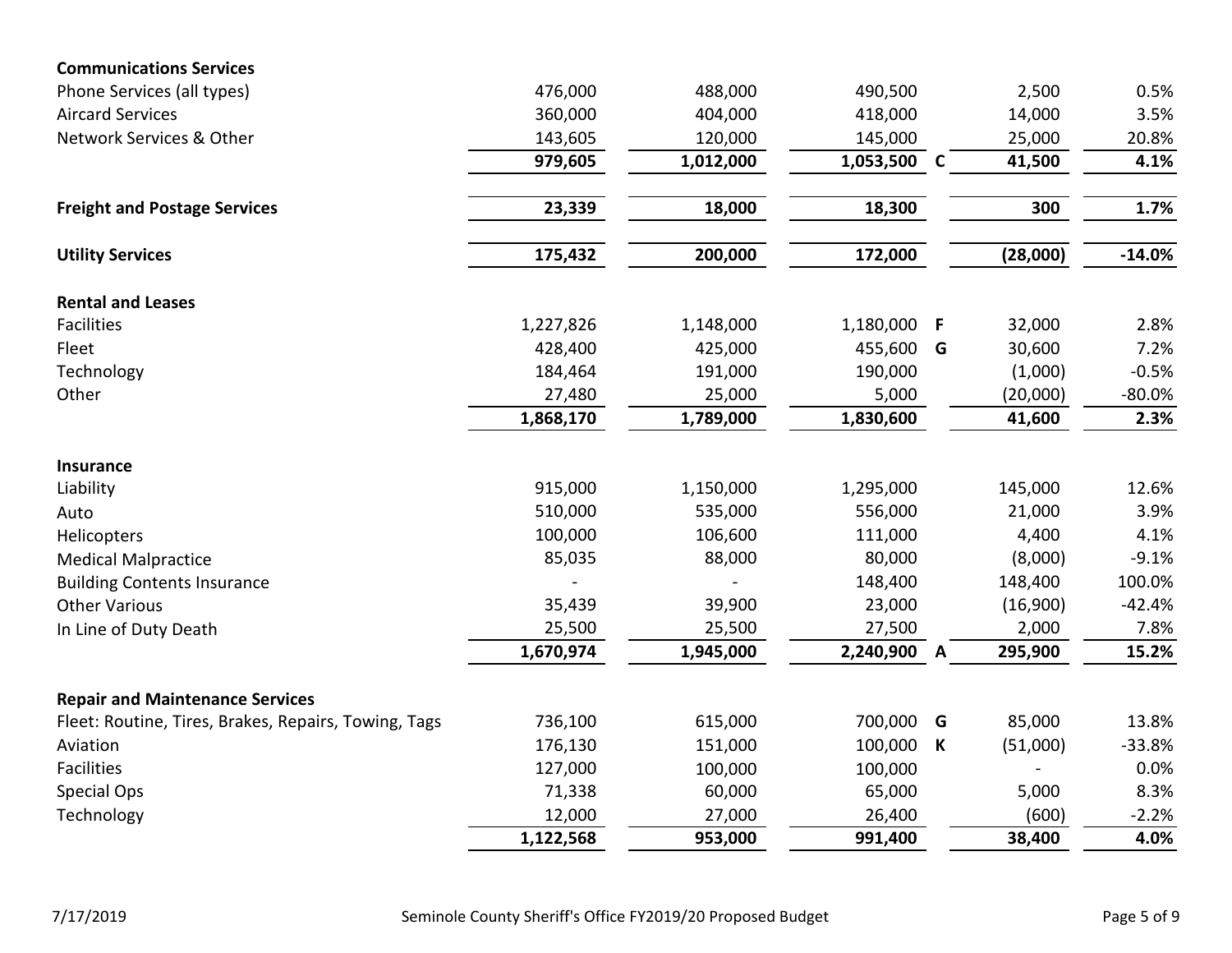| 26,661             | 25,000                                     | 25,900                          |              | 900                                                    | 3.6%                                   |
|--------------------|--------------------------------------------|---------------------------------|--------------|--------------------------------------------------------|----------------------------------------|
| 101,470            | 95,000                                     | 96,500                          |              | 1,500                                                  | 1.6%                                   |
|                    |                                            |                                 |              |                                                        |                                        |
| 977,000            | 1,225,000                                  | 1,300,000                       | B            | 75,000                                                 | 6.1%                                   |
| 1,052,366          | 1,364,000                                  | 1,536,000                       | $\mathbf c$  | 172,000                                                | 12.6%                                  |
| 397,411            | 333,000                                    | 300,000                         | C            | (33,000)                                               | $-9.9%$                                |
| 325,000            | 325,000                                    | 400,000                         | H            | 75,000                                                 | 23.1%                                  |
| 284,934            | 285,000                                    | 292,000                         |              | 7,000                                                  | 2.5%                                   |
| 252,020            | 230,000                                    | 207,000                         | Н            | (23,000)                                               | $-10.0%$                               |
| 91,802             | 108,000                                    | 50,000                          | H            | (58,000)                                               | $-53.7%$                               |
| 100,000            | 100,000                                    | 100,000                         |              |                                                        | 0.0%                                   |
| 37,000             | 35,000                                     | 41,300                          |              | 6,300                                                  | 18.0%                                  |
| 68,470             | 30,000                                     | 30,000                          |              |                                                        | 0.0%                                   |
| 3,586,003          | 4,035,000                                  | 4,256,300                       |              | 221,300                                                | 5.5%                                   |
| 124,116            | 115,000                                    | 143,800                         |              | 28,800                                                 | 25.0%                                  |
|                    |                                            |                                 |              |                                                        |                                        |
| 287,367            | 285,000                                    |                                 |              | 20,000                                                 | 7.0%                                   |
| 75,000             | 70,000                                     | 70,000                          |              |                                                        | 0.0%                                   |
| 362,367            | 355,000                                    | 375,000                         |              | 20,000                                                 | 5.6%                                   |
| 14,932,000         | 15,231,000                                 | 16,057,000                      |              | 826,000                                                | 5.4%                                   |
|                    |                                            |                                 |              |                                                        |                                        |
|                    |                                            |                                 |              |                                                        | 12.5%                                  |
|                    |                                            |                                 |              |                                                        | $-24.1%$                               |
|                    |                                            |                                 |              |                                                        | 15.3%                                  |
|                    | 200,000                                    |                                 |              |                                                        | 0.0%                                   |
| 258,861            | 240,000                                    | 340,900                         | $\mathbf{o}$ | 100,900                                                | 42.0%                                  |
| 3,050,000          | 3,202,000                                  | 3,375,000                       |              | 173,000                                                | 5.4%                                   |
| 17,982,000<br>- \$ | 18,433,000<br>\$                           | 19,432,000<br>\$                |              | 999,000                                                | 5.4%                                   |
|                    | 1,021,824<br>806,574<br>753,418<br>209,323 | 1,000,000<br>817,000<br>945,000 | 200,000      | 305,000  <br>$1,125,000$ J<br>619,700 K<br>1,089,400 L | 125,000<br>(197, 300)<br>144,400<br>\$ |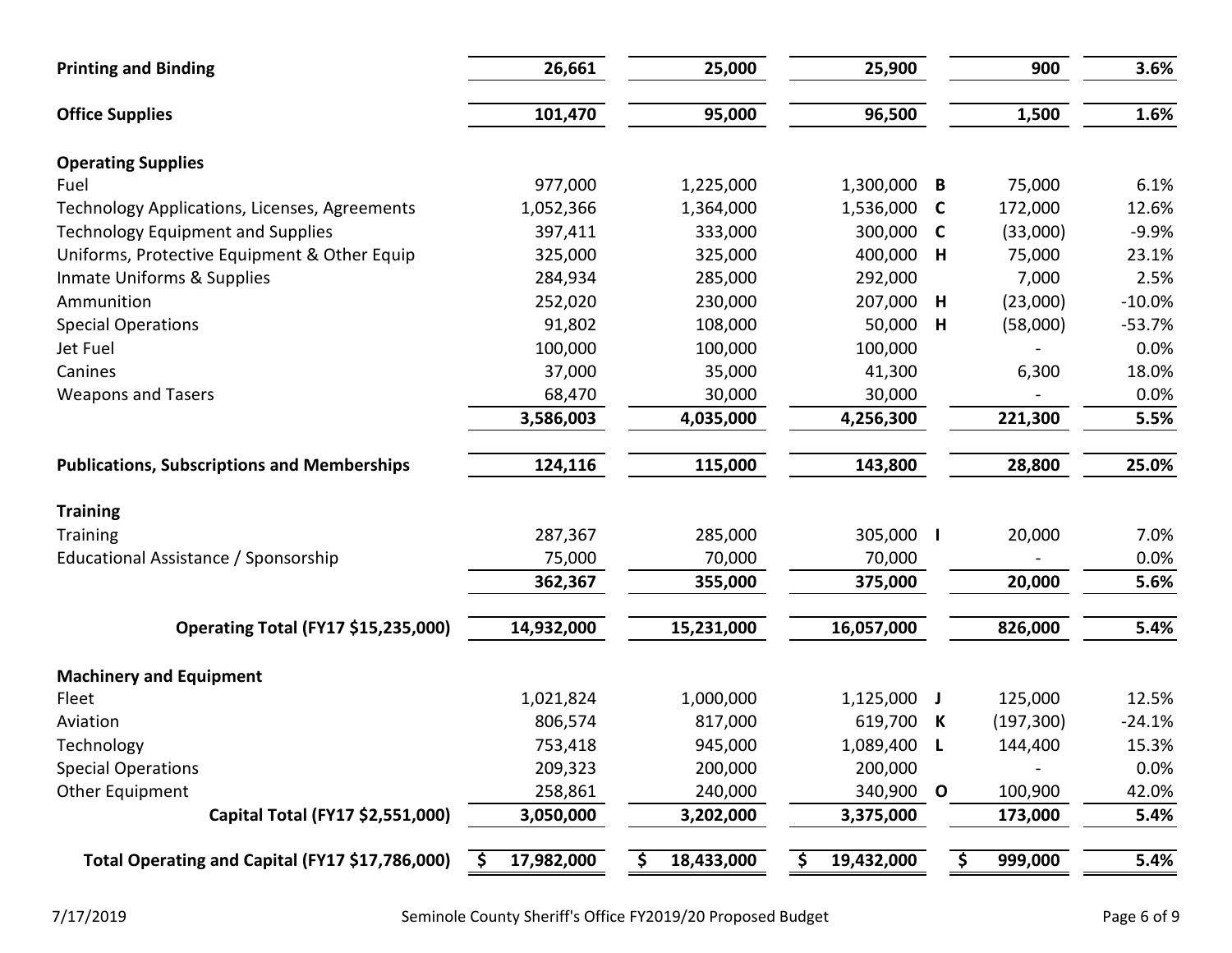### **Discussion of Budget Changes for FY20 and over the 3 Year Period**

The Sheriff's proposed operating and capital budget for FY20 requests a \$999,000 (5.4%) increase over the previous year. Over the 3 year period from FY17 to Proposed FY20, the Sheriff's operating and capital budget has increased a total of \$1,646,000 (9.3%) or an annual average of \$548,667 (3.1%). The following table provides a 3 year recap of the operating and capital budget followed by a detailed explanation of changes that have occurred.

| SHERIFF'S OFFICE GENERAL FUND BUDGET |    | <b>ANNUAL YEAR OVER YEAR CHANGE</b> | <b>3 YEAR CHANGE</b> |         |    |           |    |           |                |                  |               |
|--------------------------------------|----|-------------------------------------|----------------------|---------|----|-----------|----|-----------|----------------|------------------|---------------|
|                                      |    |                                     |                      |         |    |           |    |           | <b>AVERAGE</b> |                  |               |
|                                      |    | FY2017/18                           |                      |         |    | FY2018/19 |    | FY2019/20 |                | <b>3YR TOTAL</b> | <b>ANNUAL</b> |
| <b>OPERATING</b>                     |    |                                     |                      |         |    |           |    |           |                |                  |               |
| <b>Dollar Change</b>                 | \$ | (303,000)                           | \$                   | 299,000 | \$ | 826,000   | \$ | 822,000   | \$274,000      |                  |               |
| <b>Percentage Change</b>             |    | $-2.0%$                             |                      | 2.0%    |    | 5.4%      |    | 5.4%      | 1.8%           |                  |               |
| <b>CAPITAL</b>                       |    |                                     |                      |         |    |           |    |           |                |                  |               |
| <b>Dollar Change</b>                 | \$ | 499,000                             | \$                   | 152,000 | \$ | 173,000   | \$ | 824,000   | \$274,667      |                  |               |
| <b>Percentage Change</b>             |    | 19.6%                               |                      | 5.0%    |    | 5.4%      |    | 32.3%     | 10.8%          |                  |               |
| <b>TOTAL OPERATING AND CAPITAL</b>   |    |                                     |                      |         |    |           |    |           |                |                  |               |
| Dollar Change                        | \$ | 196,000                             | \$                   | 451,000 | \$ | 999,000   | \$ | 1,646,000 | \$548,667      |                  |               |
| <b>Percentage Change</b>             |    | 1.1%                                |                      | 2.5%    |    | 5.4%      |    | 9.3%      | 3.1%           |                  |               |

**OPERATING EXPENDITURES:** As reflected in the table an \$826,000 operating expenditure increase is requested for FY20 after operating expenditures had been reduced and then remained flat over the past 2 years. Over the 3-year period since FY17, operating expenditures increased \$822,000 or 5.4%. Many operating expenditures have been reduced, which has mitigated the overall increase to an average annual increase of 1.8%, however, necessary increases in other areas have offset such reductions and require additional funding.

**A** Liability and Property Insurance is one of the agency's largest challenges, increasing a total of \$585,000 or 35% over the 3-year period. The largest increase is in Enforcement and Public Officials liability insurance at \$417,000; the result of both annual rate increases (FY18 = 7%, FY19 = 10%, and FY20 = 8%) and an adjustment in hazard classifications, which changed a significant number of civilian personnel formally classified as low and medium hazard to medium and high hazard based on job function in FY19. In addition, content insurance was reviewed with an overall increase of \$95,000 over the 3-year period since FY17. Auto liability has increased a net total of \$54,000 or 10.7% over the 3-year period. The increase in auto liability rates is offset by a decrease in the physical damage premium as a result of an aging fleet. The \$221,300 increase for FY20 results from an 8% increase in liability plus the true up of hazard classification change in FY19; a 10% increase in auto liability offset by a decrease in physical damage; and a true up of content insurance not previously budgeted.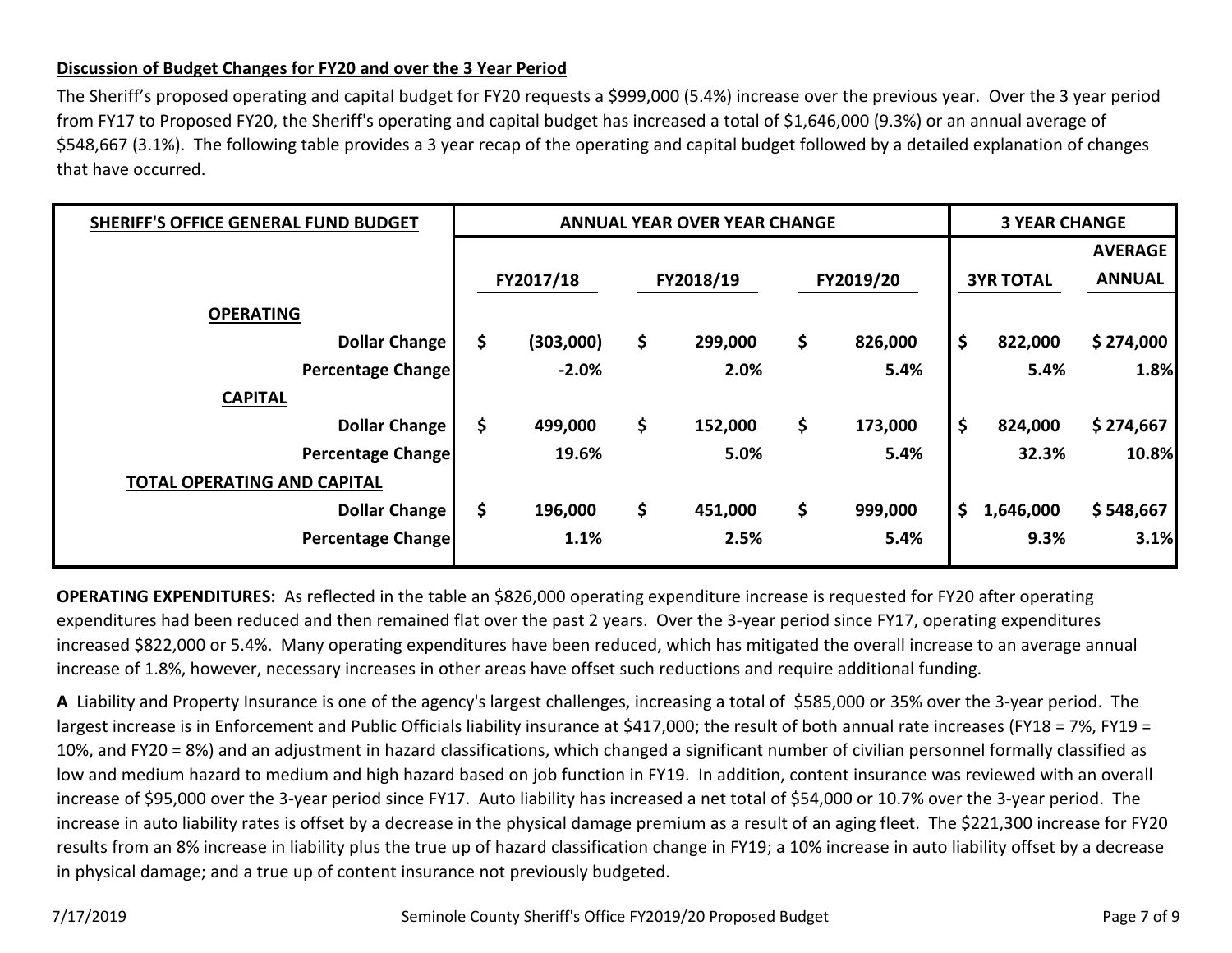**B** The Fuel budget has increased a total of \$385,000 or 42% over the 3-year period; while the budget for FY20 reflects a \$291,000 increase over the actual fuel costs in FY17 or 29%. This difference is a result of rising fuel prices during the 3-year period and the lag time involved in budget preparation. The Fuel budget is developed by taking the average gallons consumed per month at the estimated price per gallon. FY19 projected actual fuel costs are on target with the FY19 budget. The price per gallon has been modestly increased by 6% in development of the FY20 budget from \$2.27 to \$2.40 per gallon.

**C** Technology continues to be a critical tool in the performance of daily services and increasingly significant in the performance of investigations and proactive enforcement measures. The overall change in primary line items supporting technology net to no increase in the overall operating budget when comparing the 3-year period since FY17. Funds have been redirected from other line items to ensure that technology needs across the agency are met and life cycle replacement is achieved in a reasonable manner for critical infrastructure. The required increase in FY20 in the operating supplies line to support technology is to cover Microsoft Enterprise software licensing requirements. Technology Services is reviewing opportunities to change business to lower costs in this line item and in other line times such as Communications Services that should mitigate increases necessary in future budgets.

**D** Medical and Psychological exams are utilized for new hires, special team members, and as required. The increase results from vacancy rates, expansion of application to certain job classifications, and expansion for Post Exposure Nurse services.

**E** GPS monitoring activity has increased in FY19 with a projected annual estimate of \$406,000. The budget was lowered in FY19 based on lower activity experienced in FY18 with total costs at \$321,000. Monthly activity has been consistent since January 2019 necessitating a budgetary increase for FY20.

**F** Facility leases have increased as a result of normal leased property terms and conditions. Additionally, contractual services was adjusted upward to reflect the total for normal service contracts such as HVAC, pest control, grounds maintenance, and custodial. The majority of the increase is attributable to services required to fully support the agency's training facility, opened in 2017, whereby limited data was available to properly estimate full cost of the facility in preparation of FY19 budget estimates.

**G** Fleet services repair and maintenance budget was reduced significantly in FY18 from \$853,000 in FY17 as actual costs were reduced as the regularity of life cycle replacements were slowly increased back to a practical level, thereby lowering R&M requirements. The FY20 budget has been increased but not to the level of actual expenditures, since life cycle replacements anticipated over the next year should help to mitigate the need to fully adjust to current actual expenditures.

**H** Operating Supplies to include uniforms, protective equipment, outfitting equipment and other equipment are in continuous need of life cycle replacement based on manufacture expiration dates and general wear and breakage. An accounting change was made in FY20 to increase the line largely offset by the reduction in Operating Supplies: Special Operations to reflect a change internal administration of certain equipment. Operating Supplies: Ammunition is being reduced to reflect savings experienced due to an agency upgrade and standardization of officer issued handguns during FY19.

**I** Training includes costs associated with the agency's in-house training programs and registration fees for attendance of training events. Included is the cost associated with employees maintaining minimum training standards to perform essential job functions.

7/17/2019 Seminole County Sheriff's Office FY2019/20 Proposed Budget Page 8 of 9